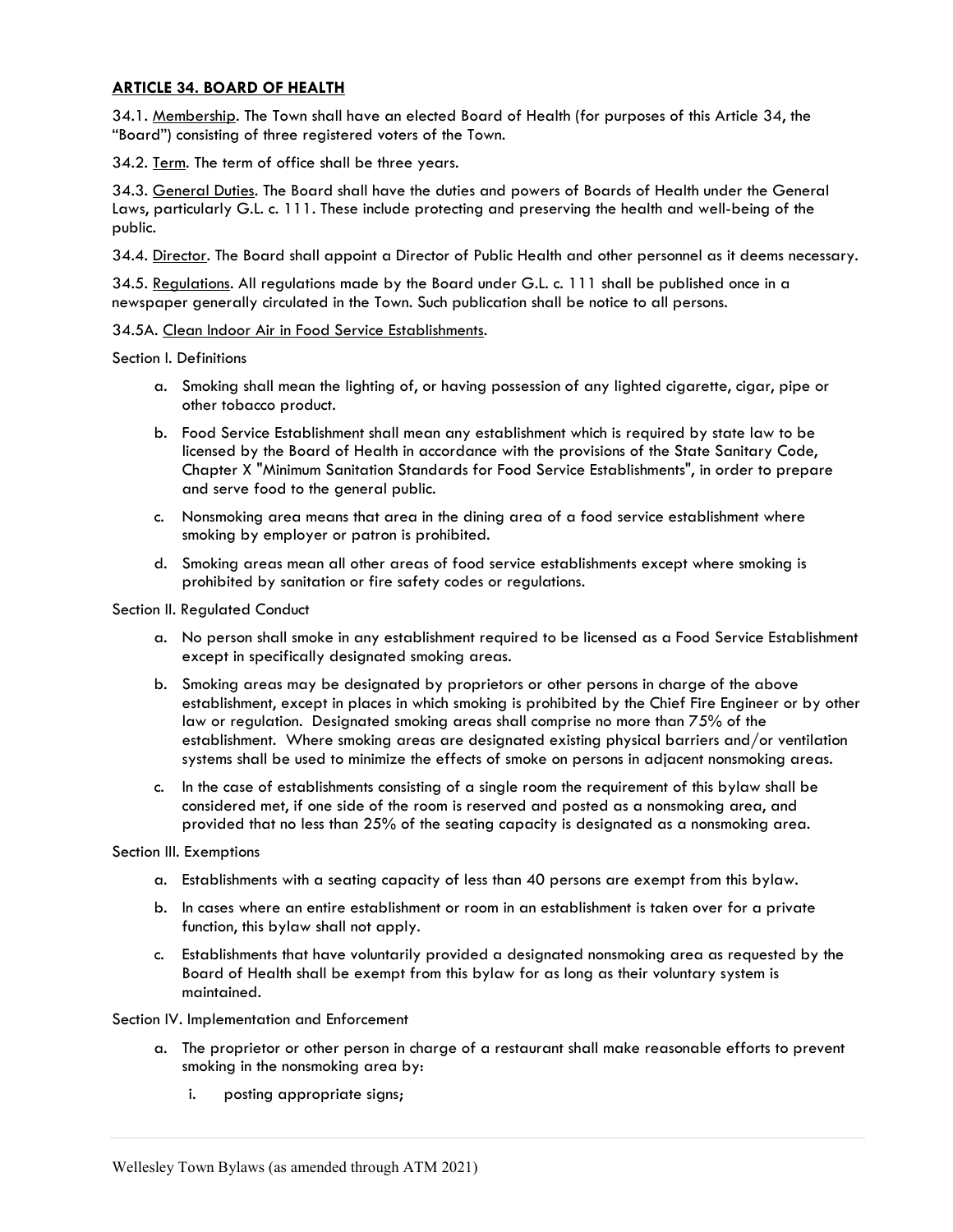- ii. arranging seating so that existing physical barriers and ventilation systems minimize the effects of smoking in a smoking area upon patrons in an adjacent nonsmoking area;
- iii. directing patrons seated in nonsmoking areas to refrain from smoking; and
- iv. any other means which may be appropriate.
- b. The Board of Health may adopt rules and regulations to help effectuate the purpose of this bylaw.
- c. Any person who smokes in a nonsmoking area after notice from the person in charge that such conduct violates this bylaw shall be subject to a fine of not less than ten (10) dollars or more than thirty (30) dollars.
- d. The Board of Health or any person aggrieved by the willful failure of the proprietor or other person in charge of a restaurant to comply with any provision of the bylaw may seek injunctive or other relief to enforce the provisions of this bylaw in a court of competent jurisdiction.
- e. Nothing in this bylaw shall make lawful smoking in any area which smoking is or hereafter be prohibited by law.

### Section V Severability

a. If any provision of this bylaw is declared invalid or unenforceable the other provisions shall not be affected thereby.

## 34.5B. Clean Indoor Air in Public Buildings.

### Section I. Definitions

- a. Public Buildings as used in this bylaw shall mean every public building owned and controlled by the Town.
- b. Smoking shall mean the lighting of any cigar, cigarette, pipe or other tobacco product.

## Section II. Regulated Conduct

a. There shall be no smoking in any Public Building. This prohibition shall extend to all enclosed structures owned or operated by the Town.

Section III. Implementation and Enforcement

- a. Any person who smokes in a nonsmoking area after notice from the person in charge that such conduct violates this bylaw shall be subject to a fine of not less than ten (10) dollars or more than thirty (30) dollars.
- b. The Board of Health or any person aggrieved by the willful failure of the proprietor or other person in charge of a work place to comply with any provision of the bylaw may seek injunctive or other relief to enforce the provisions of this bylaw in a court of competent jurisdiction.
- c. Nothing in this bylaw shall make lawful smoking in any area in which smoking is or may hereafter be prohibited by law.

### Section IV. Severability

a. If any provision of this bylaw is declared invalid or unenforceable the other provisions shall not be affected thereby.

### 34.5C. Single-Use Plastic Check-Out Bag Reduction. (New Section ATM 2016.)

## Section I. Findings and Purpose

Plastic check-out bags have a significant impact on the marine and terrestrial environment, including but not limited to: 1) harming marine and terrestrial animals through ingestion and entanglement; 2) polluting and degrading the terrestrial and marine environments; 3) clogging storm drainage systems; 4) creating a burden for solid waste disposal and recycling facilities; 5) requiring the use of non-renewable fossil-fuel in their composition. Studies have shown that even alternative "compostable" or "biodegradable" bags require very specific and controlled conditions in order to biodegrade, and have potentially negative environmental effects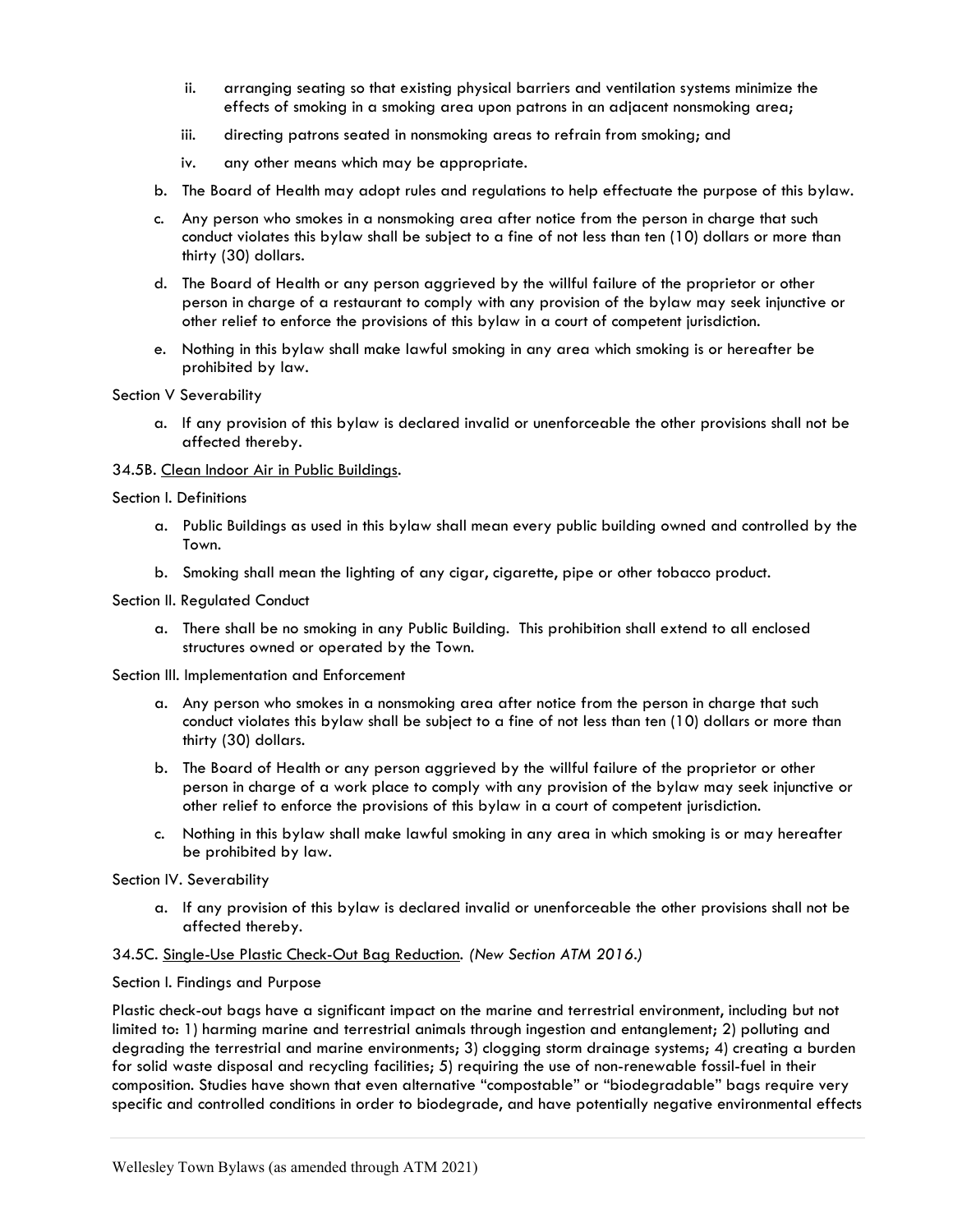similar to conventional plastic bags. Such bags should therefore be subject to the same restrictions as conventional plastic check-out bags.

The purpose of this bylaw is to protect the Town's unique natural beauty and irreplaceable natural resources by reducing the number of single-use plastic check-out bags that are distributed in the Town and to promote the use of reusable bags.

## Section II. Definitions

The following words shall, unless the context clearly requires otherwise, have the following meanings:

- a. "Check-Out Bag" shall mean a bag provided by a store to a customer at the point of sale. Check-Out Bags shall not include bags, whether plastic or not, in which loose produce or products are placed by the consumer to deliver such items to the point of sale or check out area of the store.
- b. "Department" shall mean the Wellesley Health Department.
- c. "Health Agent" shall mean the Health Agent for the Board of Health or his/her designee.
- d. "Recyclable Paper Bag" shall mean a paper bag that is 100% recyclable and contains at least 40% post-consumer recycled content, and displays in a visible manner on the outside of the bag (1) the word "recyclable" or a symbol identifying the bag as recyclable and (2) a label identifying the bag as being made from post-consumer recycled content and the percentage of post-consumer recycled content in the bag.
- e. "Reusable Check-Out Bag" shall mean a sewn bag with stitched handles that is specifically designed for multiple reuse and that (1) can carry 25 pounds over a distance of 300 feet; (2) is machine washable; and, (3) is either (a) made of natural fibers (such as cotton or linen); or (b) made of durable, non-toxic plastic other than polyethylene or polyvinyl chloride that is generally considered a food-grade material that is more than 4 mils thick.
- f. "Retail Establishment" shall mean any business facility that sells goods directly to the consumer whether for or not for profit, including, but not limited to, retail stores, restaurants, pharmacies, convenience and grocery stores, liquor stores, and seasonal and temporary businesses.
- g. "Thin-Film, Single-Use Plastic Check-Out Bags" shall mean those bags typically with handles, constructed of high-density polyethylene (HDPE), low density polyethylene (LDPE), linear low density polyethylene (LLDPE), polyvinyl chloride (PVC), polyethylene terephthalate (PET), or polypropylene (other than woven and non-woven polypropylene fabric), if said film is less than 4.0 mils in thickness.

### Section III. Regulated Conduct

- a. No Retail Establishment in the Town shall provide Thin-Film, Single-Use Plastic Check-Out Bags to customers.
- b. If a Retail Establishment provides or sells Check-Out Bags to customers, the bags must be one of the following:
	- i. Recyclable Paper Bag; or
	- ii. Reusable Check-Out Bag.

### Section IV. Exemption

Thin-film plastic bags typically without handles which are used to contain dry cleaning, newspapers, produce, meat, bulk foods, wet items, and other similar merchandise are not prohibited under this bylaw.

Section V. Enforcement

- a. The Board of Health and its Health Agent shall have the authority to administer and enforce this bylaw.
- b. For the first violation, the enforcing authority, upon a determination that a violation has occurred, shall issue a written warning notice to the establishment specifying the violation.
- c. The following penalties shall apply: